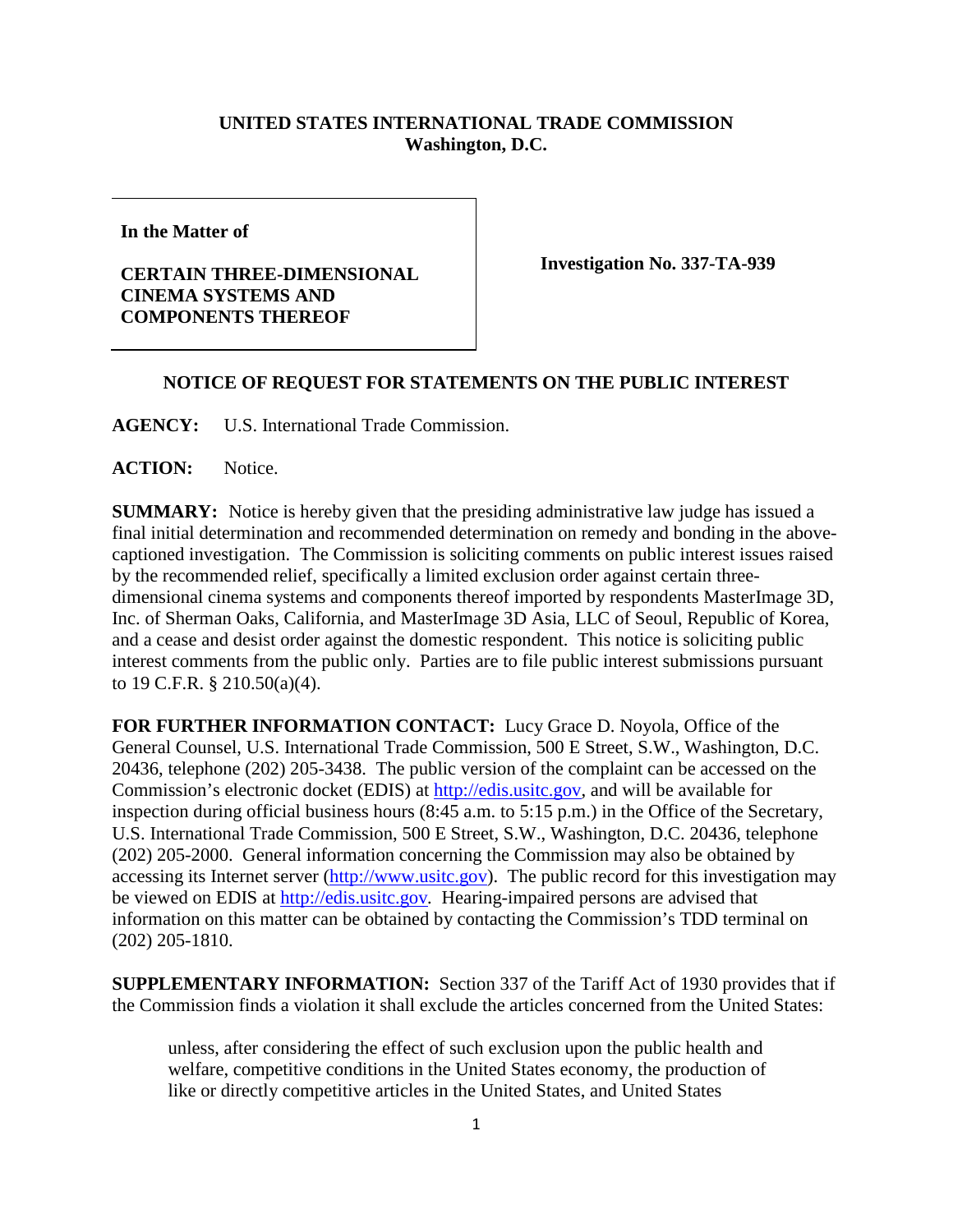consumers, it finds that such articles should not be excluded from entry.

19 U.S.C. § 1337(d)(1). A similar provision applies to cease and desist orders. 19 U.S.C.  $§$  1337(f)(1).

The Commission is interested in further development of the record on the public interest in this investigation. Accordingly, members of the public are invited to file submissions of no more than five pages, inclusive of attachments, concerning the public interest in light of the administrative law judge's recommended determination on remedy and bonding issued in this investigation on December 16, 2015. Comments should address whether issuance of a limited exclusion order and cease and desist order in this investigation would affect the public health and welfare in the United States, competitive conditions in the United States economy, the production of like or directly competitive articles in the United States, or United States consumers.

In particular, the Commission is interested in comments that:

- (i) explain how the articles potentially subject to the recommended orders are used in the United States;
- (ii) identify any public health, safety, or welfare concerns in the United States relating to the recommended orders;
- (iii) identify like or directly competitive articles that complainant, its licensees, or third parties make in the United States which could replace the subject articles if they were to be excluded;
- (iv) indicate whether complainant, complainant's licensees, and/or third party suppliers have the capacity to replace the volume of articles potentially subject to the recommended exclusion order and/or a cease and desist order within a commercially reasonable time; and
- (v) explain how the limited exclusion order and cease and desist order would impact consumers in the United States.

Written submissions must be filed no later than by close of business on January 21, 2016.

Persons filing written submissions must file the original document electronically on or before the deadlines stated above and submit eight true paper copies to the Office of the Secretary by noon the next day pursuant to section 210.4(f) of the Commission's Rules of Practice and Procedure (19 C.F.R. § 210.4(f)). Submissions should refer to the investigation number (Inv. No. 337-TA-939) in a prominent place on the cover page, the first page, or both. (*See* Handbook for Electronic Filing Procedures, [http://www.usitc.gov/secretary/fed\\_reg\\_notices/rules/](http://www.usitc.gov/secretary/fed_reg_notices/rules/handbook_on_electronic_filing.pdf) [handbook\\_on\\_electronic\\_filing.pdf\)](http://www.usitc.gov/secretary/fed_reg_notices/rules/handbook_on_electronic_filing.pdf). Persons with questions regarding filing should contact the Secretary at (202) 205-2000.